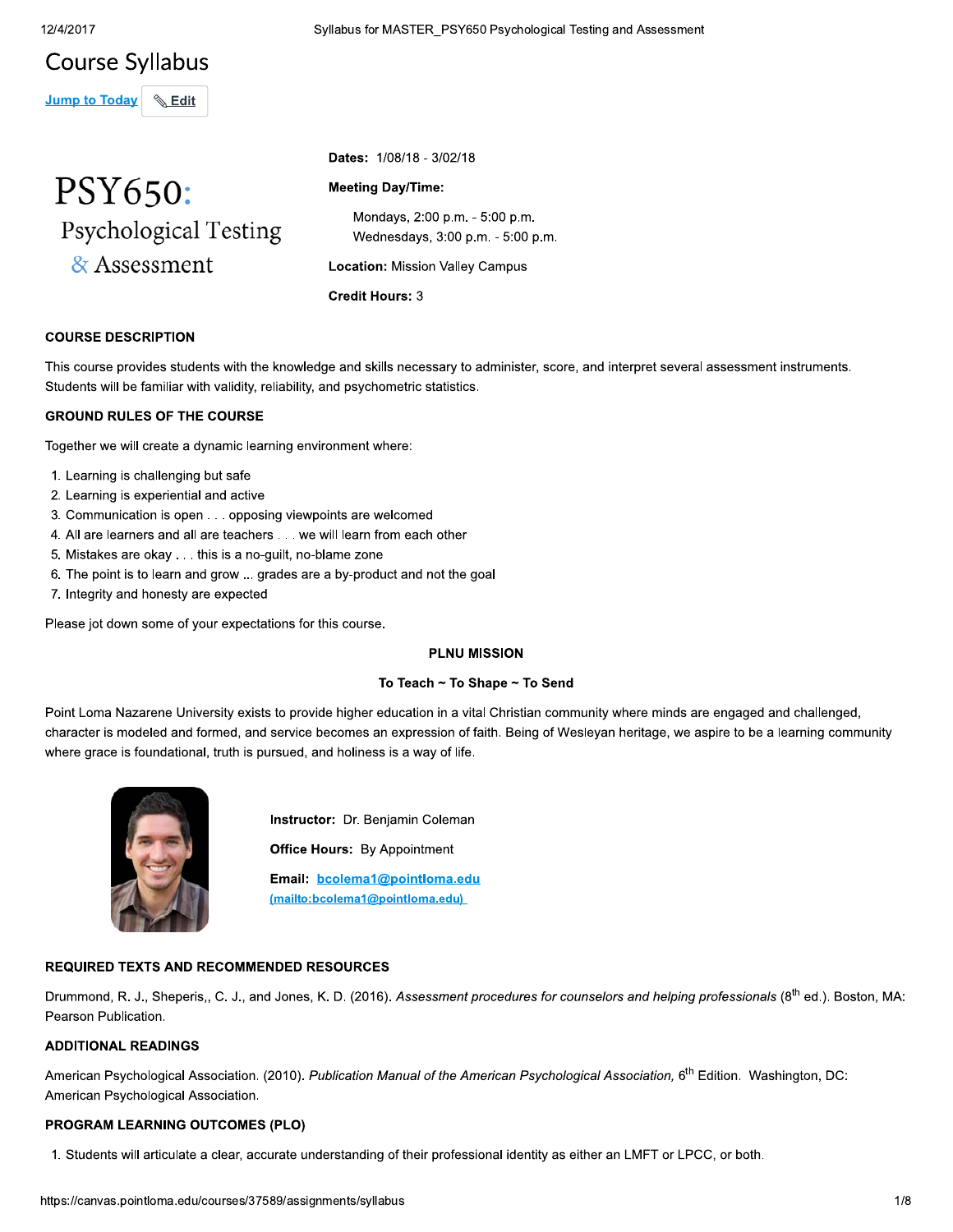#### Syllabus for MASTER\_PSY650 Psychological Testing and Assessment

- 2. Students will demonstrate knowledge of the fundamental domains in their selected area of specialization, in professional clinical counseling (i.e., foundations; counseling prevention, and intervention, diversity & advocacy; assessment; research & evaluation; and diagnosis) or marriage and family therapy (i.e., human development, family dynamics, systemic thinking, interactional theories, traditional and contemporary marriage and family theories, research and cultural context).
- 3. Students will demonstrate ability to apply relevant research and evaluation models in practice of clinical counseling.
- 4. Students will demonstrate skills and practices of clinical counseling in the delivery of mental health services (e.g., assessment, diagnosis, treatment, termination, documentation, & ethical practice).
- 5. Students will deliver mental health services with multicultural competence and sensitivity.
- 6. Students will demonstrate ability to integrate faith with clinical counseling practice in clinically appropriate, culturally sensitive, and ethical manner.

## **COURSE LEARNING OUTCOMES (CLO)**

After completing this course, you should be able to:

- 1. Understand and evaluate the psychometric properties, including reliability and validity, of modern psychological test instruments.
- 2. Become familiar with modern applications of psychological tests to a wide range of fields including education, personality, and clinical psychology.
- 3. Demonstrate competence in identifying and articulating an array of ethical issues encountered in psychological testing.
- 4. Identify and apply cultural/diversity theories in the context of assessment.
- 5. Administer, score, and interpret basic psychological tests used in a counseling setting.
- 6. Integrate test data with other sources of clinical information to arrive at diagnostic conclusions and formulate treatment plans.
- 7. Demonstrate proficiency in the written and oral communication of test results, conclusions, and recommendations.

## HOW TO SUCCEED IN THE COURSE

I believe that the course is organized in such a way that you can absolutely be successful in this class, provided that you invest a reasonable amount of thought, effort and time. To ensure success, I suggest the following. First, the quizzes will primarily cover material from the text. The lectures and discussion are intended to supplement the readings, but are vitally important for engaging the topics in a way that facilitates actual learning. It is essential that the concepts in the text are understood and mastered by each student. There is not an overwhelming amount of reading for this course, so spending a little extra time with the readings will go a long way. Second, attendance is paramount for success. We will be spending a lot of time interacting with the test materials, as well as with each other, so missing class will leave you significantly behind in becoming competent. I promise to do my best to make the classroom experience interesting and engaging if you promise to give adequate energy and attention to it. Third, give yourself sufficient time each week to complete the assignments and review the material. Fourth, please check your Canvas email account on a regular basis, at least once a week. I will often email the class to offer study tips, clarification on class-related issues, assignment reminders, etc. Lastly, please come talk to me if you are having difficulty with this course. Together, we may be able to think of ways that I can adjust my teaching style and you can adjust your learning style to make this a successful experience for both of us.

## **COURSE REQUIREMENTS**

#### 1. Weekly Quizzes

A quiz on the reading will be due every week as listed on the course schedule. Quizzes will be completed online and you will have 30 minutes to complete the quiz. You may use study materials, but failing to do the chapter reading beforehand will significantly hurt your chances of completing the quiz within the allotted time. Quizzes are due by Wednesday each week before the start of class. Each student's lowest score will be dropped and replaced by the median of his or her quiz scores.

## 2. Test Review and Critique

Each student will choose a psychological test write and short critical review. The test should be one that we have covered in class, although outside tests are allowed if I give permission. Should you choose to review a test that we haven't covered in class, please make sure it is reputable and widely used or I probably won't approve it. It also may be difficult to locate the manual, articles, etc. If you chose this option, please be prompt in obtaining my permission so you have ample time to complete the assignment. Although the textbook has useful information on many of these tests, you should not use it as a primary source. Further, if you choose a measure we covered in class, you must expand significantly on that content.

You will compile information on your chosen test and write a 5-6 page, double spaced review/critique that includes information on content, use, administration, scoring and interpretation. Papers will be deducted 20% for each 24 hours that they are submitted late. Please refer to the assignment guidelines and grading rubric on Canvas for further instructions.

## 3. Psychological Test Report

Students will write a vignette about a fictitious client and partner up with another student to administer, score, and interpret a battery of tests. Using the vignette and information obtained in a clinical interview, students will write an assessment report based on the following battery.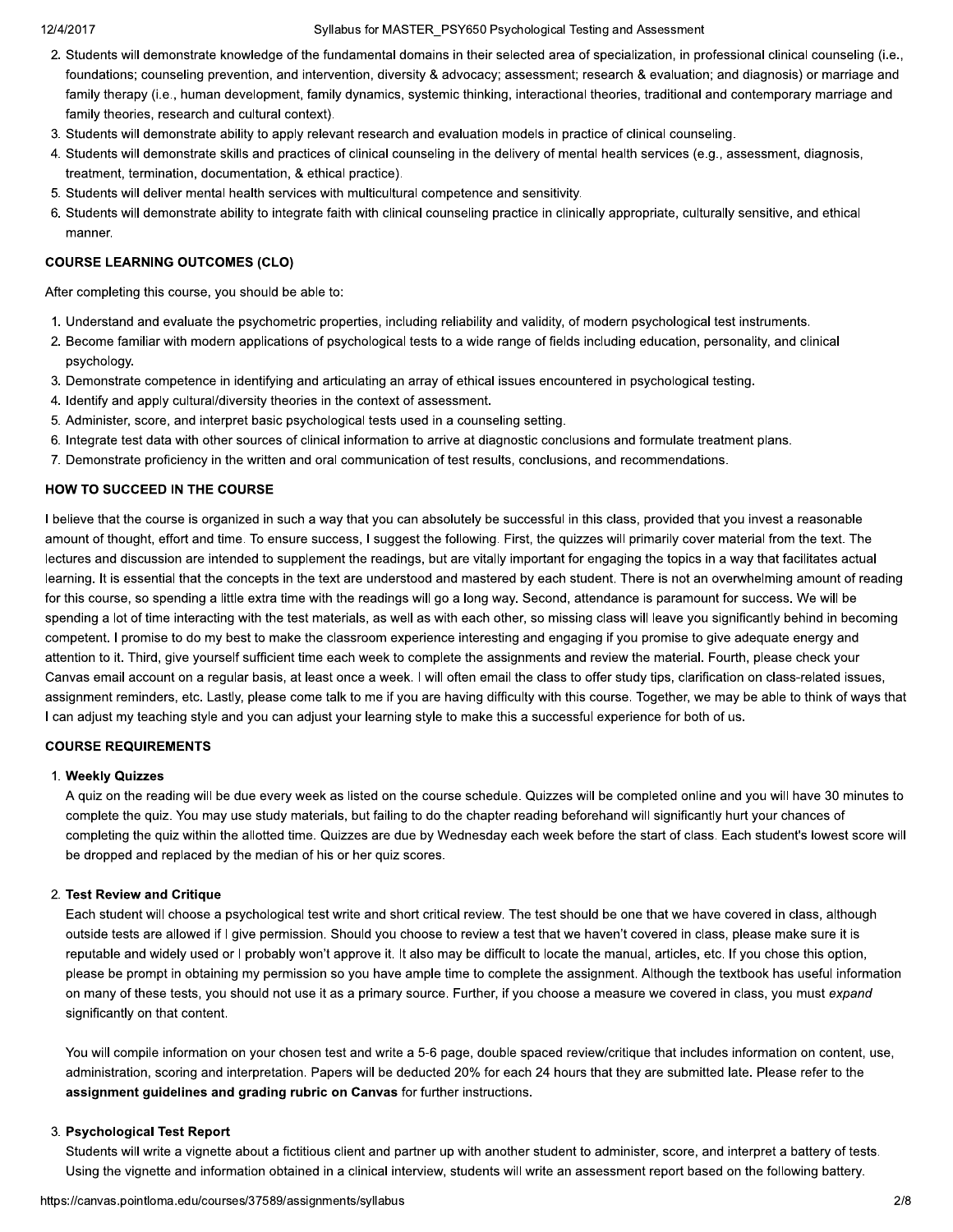Mini Mental Status Exam **Beck Depression Inventory Beck Anxiety Inventory Brief Symptom Index** 

NEO Five Factor Inventory

AUDIT/DUDIT

Quality of Life Inventory

The tests will be administered by you to a partner (and vice versa) during class time. Attendance on these days is crucial. The report, due on 12/10, will be approximately 5-6 pages long, single spaced (see examples). Papers will be deducted 20% for each 24 hours that they are submitted late. The report will include a background, history, and behavioral observation of the fictitious client, a detailed description of the results of each test, with a separate section for each. It will conclude with a general integrative summary and recommendations. We will discuss interpretive report writing throughout the class and I will provide detailed instructions for the report itself. Please refer to the assignment guidelines and grading rubric on Courses for further instructions. Note: Do not lose your testing materials! Since each student is filling out one set, coupled with the corresponding biography, I cannot provide additional tests for your report

#### 4. Attendance and Participation

Coming to class and participating in discussion and class activity is mandatory and expected. I am entirely sympathetic to extenuating circumstances that may result in a student missing class, thus you may incur one unexcused absence without losing points. Each subsequent absence will drop this portion of the grade by 10 points (up to 40 points). Bottom line: if you come to class and participate you will receive full points and this component of the final grade will only help you!

NOTE: It is your responsibility to maintain your class schedule. Should the need arise to drop this course (personal emergencies, poor performance, etc.); you have the responsibility to first contact the professor. Then if no accommodations can be made, you are responsible to follow through (provided the drop date meets the stated calendar deadline established by the University).

#### 5. Extra Credit (20 points possible)

Choose a current event in which psychological testing has received controversial attention by the media, legislation, academia, etc. This could be an issue related to law, special education, or professional development. It does not necessarily have to be recent, as long as it pertains to the evolution of psychological assessment in our culture. You may look to online resources, textbooks, newspapers, or be creative. It also may be about an issue we cover in class, as long as your work significantly expands on the issue. Please write a 3 page reflection paper on why this issue was controversial or important. You should include:

-Any ethical issues involving the test, test takers, administrators, population it affected?

-What contextual/environmental factors played a role in the event or issue?

-Your personal reactions

#### **APA Papers**

All papers written in the Graduate Counseling program should be in APA style. Here are some helpful websites to help you write and format your paper:

- APA Style Essentials Prof. Degelman Vanguard University (http://www.vanguard.edu/psychology/faculty/douglas-degelman/apa-style/)
- Downloadable APA Style Helper: APA for Psychology (http://www.docstyles.com/apaguide.html)
- Psychology with Style: A Hypertext Writing Guide (http://www.uwsp.edu/psych/APA4b.htm)
- The OWL at Purdue: APA Style (https://owl.english.purdue.edu/owl/section/2/10/)

All papers should include the following sections unless indicated otherwise:

- 1. Title page
- 2. Abstract
- 3. Main body with headings
- 4. Reference page

Please check the APA Manual or the websites for further formatting helps.

This course meets PLNU and WASC credit hour policy requirements for contact hours as evidenced by the table below (3 credit units):

**Course Hours** 

https://canvas.pointloma.edu/courses/37589/assignments/syllabus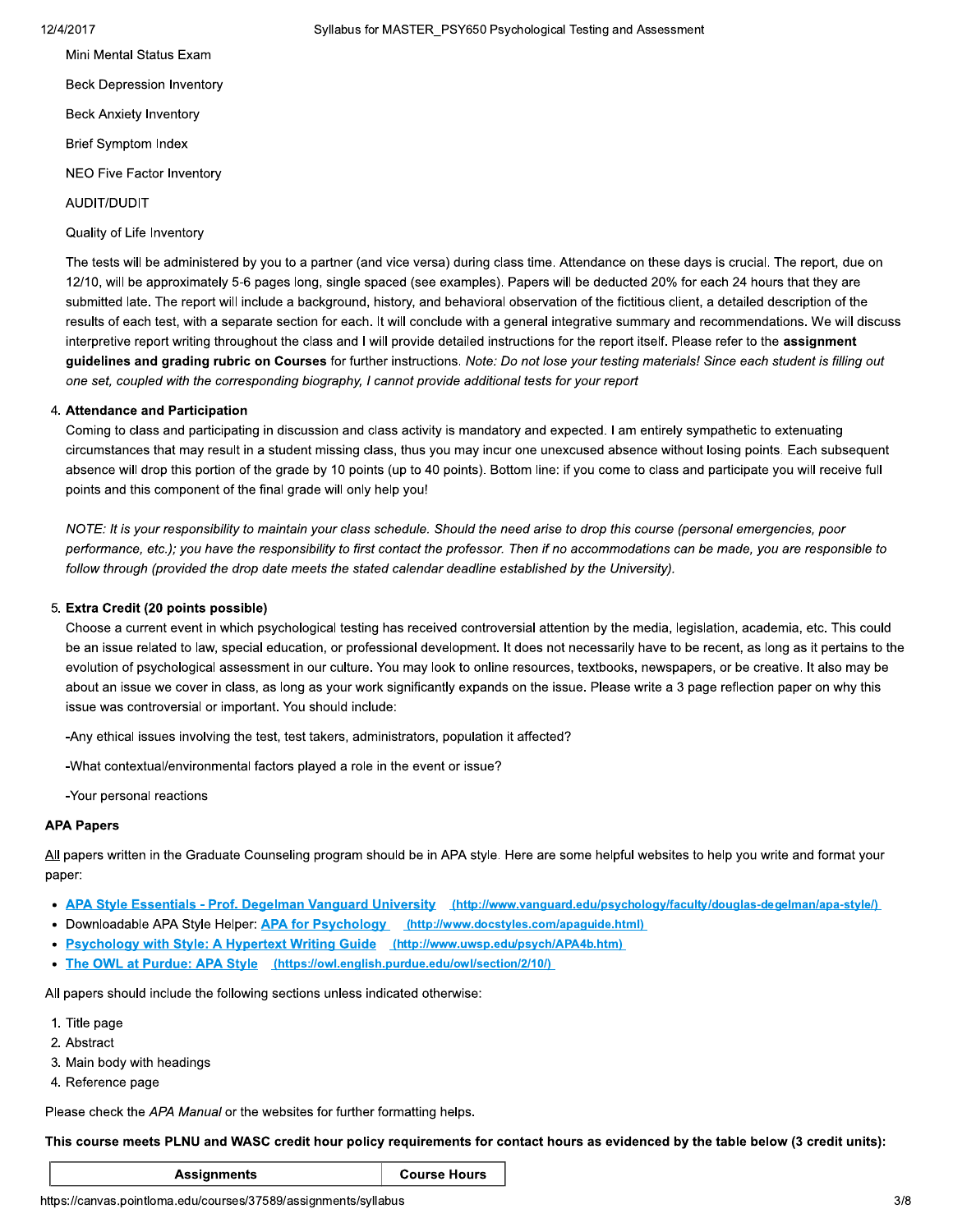| <b>Assignments</b>                           | <b>Course Hours</b> |
|----------------------------------------------|---------------------|
| lFace-to-face Class Sessions                 | 40                  |
| Online Participation in forums, groups, etc. | 24                  |
| Reading                                      | 24                  |
| Writing                                      | 20                  |
| Other Assignments and Learning Activities    | 10                  |
| Exams & Quizzes                              | 16                  |
| <b>ITOTAL HOURS</b>                          | 134                 |

## **ASSESSMENT AND GRADING**

| <b>Assignments</b>              | Points |
|---------------------------------|--------|
| Weekly Quizzes (20 points each) | 260    |
| Test Review and Critique        | 80     |
| Psychological Test Report       | 100    |
| Attendance and Participation    | 40     |
| Total                           | 480    |

#### **GRADE SCALE**

| <b>Standard Grade Scale Based on Percentage of Points Earned</b> |          |           |          |             |
|------------------------------------------------------------------|----------|-----------|----------|-------------|
|                                                                  | в        |           |          |             |
| A 93-100                                                         | B+ 87-89 | IC+ 77-79 | D+ 67-69 | $F \leq 59$ |
| A-90-92                                                          | B 83-86  | IC 73-76  | D 63-66  |             |
|                                                                  | B-80-82  | C-70-72   | D- 60-62 |             |

#### **ACADEMIC ACCOMMODATIONS**

If you have a diagnosed disability, please contact the Center for Student Success (CSS) within the first two weeks of class to demonstrate need and to register for accommodations by phone at (619) 563-2810.

## **FINAL EXAMINATION POLICY**

Successful completion of this class requires taking the final examination on its scheduled day. The final examination schedule is posted on the Class Schedules (http://www.pointloma.edu/experience/academics/class-schedules) site. No requests for early examinations will be approved.

### **USE OF TECHNOLOGY**

Point Loma Nazarene University encourages the use of technology for learning, communication, and collaboration. In this course, we will rely on Canvas for accessing course materials, submitting assignments, and collaborating in discussion boards and blogs. We will also use cell phone polling when it enhances our in-class activities. You'll want to make sure you are comfortable with these tools, so take advantage of our computer LabTechs to answer questions and help you with any technology issues. You may also call the Help Desk at x2222.

You are welcome to bring laptops to class. However, they need to remain stored until I ask you to bring them out for a specific learning purpose or we are on a break. The same goes for iPads/tablets and smartphones.

#### PLNU ACADEMIC HONESTY POLICY

Students should demonstrate academic honesty by doing original work and by giving appropriate credit to the ideas of others. As stated in the university catalog, "Academic dishonesty is the act of presenting information, ideas, and/or concepts as one's own when in reality they are the results of another person's creativity and effort. Such acts include plagiarism, copying of class assignments, and copying or other fraudulent behavior on examinations. A faculty member who believes a situation involving academic dishonesty has been detected may assign a failing grade for a) that particular assignment or examination, and/or b) the course." See Academic Policies

(http://www.pointloma.edu/experience/academics/catalogs/undergraduate-catalog/point-loma-education/academic-policies) for full text.

Academic dishonesty is inexcusable in the university setting. Every student should realize this, and most students behave ethically in the classroom. However, I realize that the rare student is not committed to ethical behavior. This student may be tempted to cheat on a quiz, either by copying answers from another person or by looking at notes during a quiz. Dishonest behavior will not be tolerated, and I reserve the right to respond by giving the student a grade of 0 for the quiz and reporting the incident to the Academic Ethics Committee.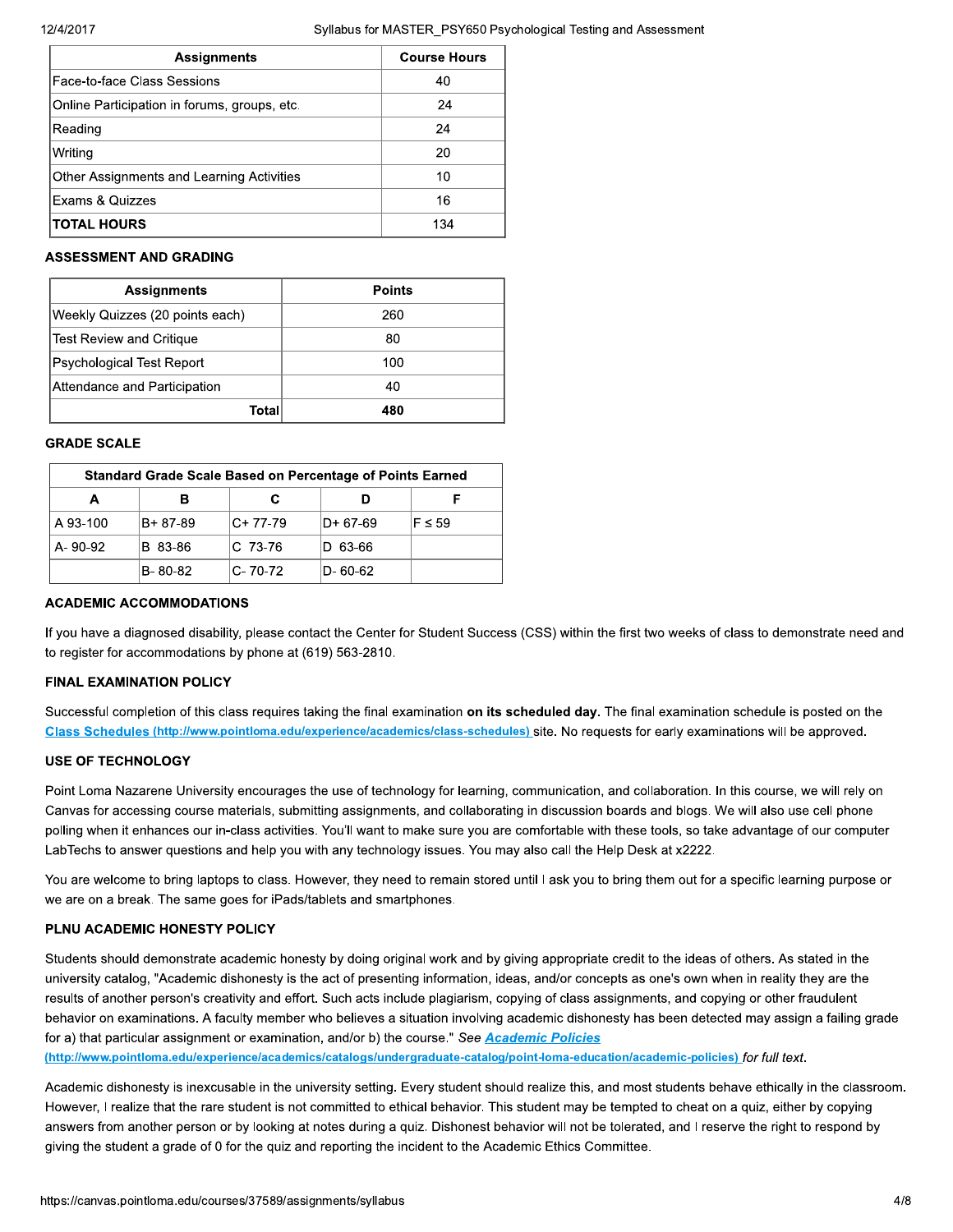#### Syllabus for MASTER\_PSY650 Psychological Testing and Assessment

Although copying from another student is dishonest, many other collaborative efforts are not dishonest. Students should feel free to meet with other students to hold study sessions before quizzes, if that strategy helps you prepare for a quiz. In addition, it is strongly urged that everyone in class should have another class member check the scoring and interpretation of the tests in the report project.

## **ATTENDANCE AND PARTICIPATION**

Regular and punctual attendance at all class sessions is considered essential to optimum academic achievement. Therefore, regular attendance and participation in each course are minimal requirements. Absences are counted from the first official meeting of the class regardless of the date of the student's enrollment. If more than 20 percent of the classes are reported as missed, the faculty member may initiate the student's de-enrollment from the course without advance notice to the student. If the date of de-enrollment is past the last date to withdraw from a class, the student will be assigned a grade of "F" or "NC." There are no refunds for courses where a de-enrollment was processed.

A student who registers late must therefore be exceptionally careful about regular attendance during the remainder of the course. Registered students who neither attend the first class session nor inform the instructor of record of their desire to remain in the class may, at the request of the instructor, be removed from the class roster.

Exceptions to the foregoing attendance regulations due to extenuating circumstances beyond the student's control may be granted only by appeal to the Vice Provost for Academic Administration. Students should consult the syllabus of each course for specific applications of and elaborations on the above attendance policy.

If a student misses a class for a University excused absence the student must provide the appropriate documentation to the professor. No penalty will be assessed for an approved University excused absence from class. Any work, assignments, class notes, or other information presented during the class during which the student is absent is the sole responsibility of the student. Please seek this information from fellow students who attended that class session before contacting the professor.

In the event of an officially excused absence on the due date of an assignment, the assignment will be due the next class time. All penalties for late assignments will then be assessed from that revised due date.

Class participation is necessary to demonstrate familiarity with the assignments and the ability to transfer theory into practice. The following criteria will be used to evaluate participation:

- Participation in discussions
- o Appropriateness of comments
- Comments useful for clarification or meaningful contribution to the class
- o Willingness to participate in exercises and simulations
- Sensitivity to participation of others in the class; avoids dominating discussions
- o Class participation demonstrates understanding of learned theory

## **SPIRITUAL CARE**

A cornerstone of a PLNU education is helping students realize their mental, physical, social, moral, and spiritual ideals. Understanding and living out a personal commitment to faith and our Wesleyan heritage are means for achieving self-worth and understanding, the motivation for building a just social order. Students receive support to build skills and habits in spiritual formation that motivate a life of service which is lifetime. PLNU encourages community engagement among students, faculty, and staff that honors service to others as an expression of that commitment. There are resources for your Christian faith journey available at Graduate and Professional Student Spiritual Life (https://www.pointloma.edu/opportunities/graduate-professional-student-spiritual-life)

## PLNU COPYRIGHT POLICY

Point Loma Nazarene University, as a non-profit educational institution, is entitled by law to use materials protected by the US Copyright Act for classroom education. Any use of those materials outside the class may violate the law.

## **COURSE SCHEDULE AND ASSIGNMENTS**

| <b>Module</b>   | <b>Topic</b>                                         | <b>Readings Due</b>                             | <b>Class Activities</b>                               | <b>Assignment Due</b>                   |
|-----------------|------------------------------------------------------|-------------------------------------------------|-------------------------------------------------------|-----------------------------------------|
| Module 1<br>1/8 | Introduction To<br>Assessment: Assessment<br>Process | Drummond and Jones<br>Chapter 1 and Appendix II | <b>Review Syllabus</b>                                | Online Introduction                     |
| 1/10            | Methods and Sources of<br>Assessment Information     | Drummond and Jones<br>Chapter 2                 | Interviewing and Gathering<br><b>Clinical History</b> | <b>Reading Quiz</b><br>Client Biography |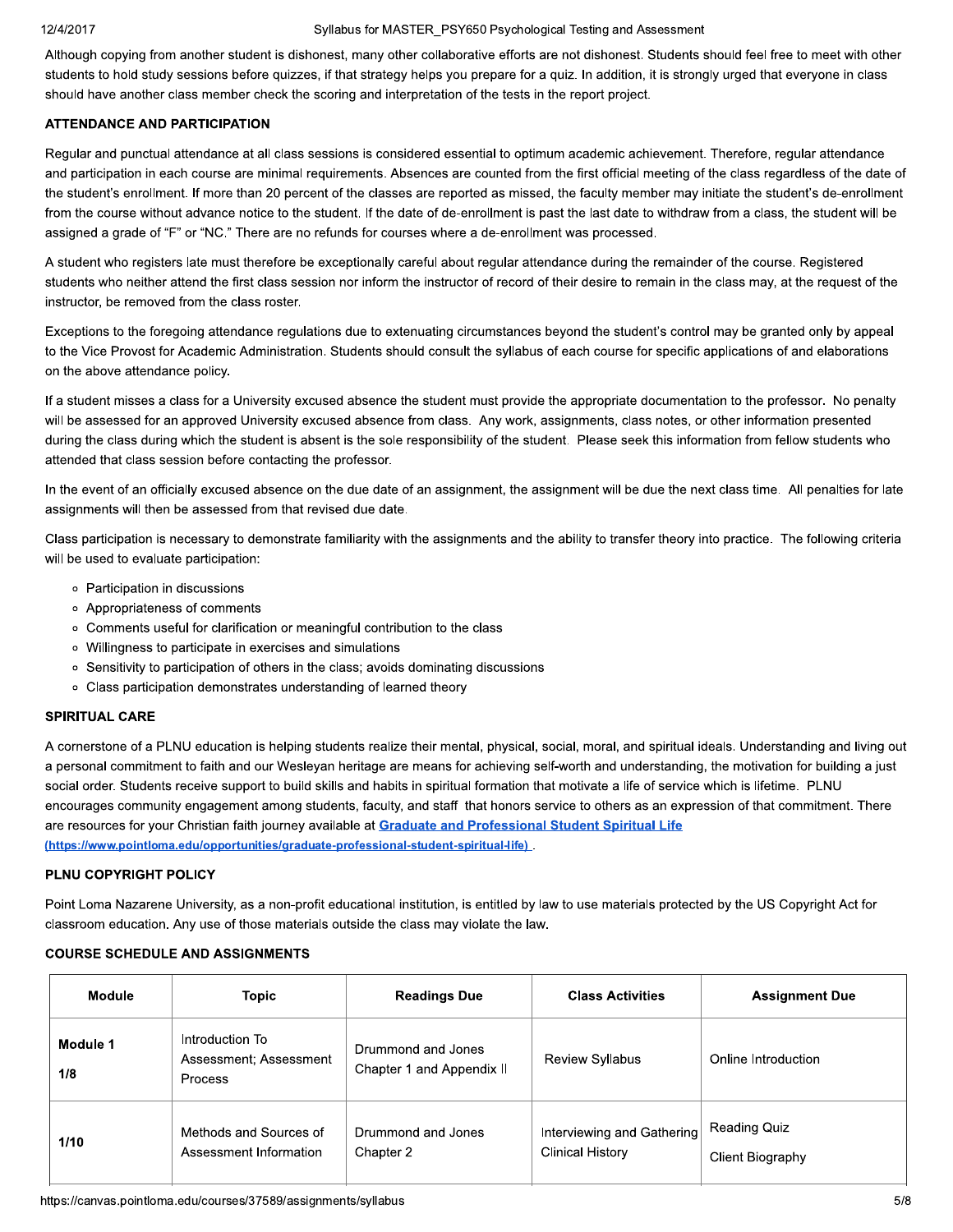Syllabus for MASTER\_PSY650 Psychological Testing and Assessment

| Module 2<br>1/15 - MLK Day -<br><b>ONLINE Only</b> | Statistics and<br><b>Understanding Scores</b>                   | Drummond and Jones<br>Chapter 3 and 4           |                                       | <b>Reading Quiz</b>                                        |
|----------------------------------------------------|-----------------------------------------------------------------|-------------------------------------------------|---------------------------------------|------------------------------------------------------------|
| 1/17                                               | Reliability                                                     | Drummond and Jones<br>Chapter 5                 |                                       | <b>Reading Quiz</b>                                        |
| Module 3<br>1/22                                   | Validity                                                        | Drummond and Jones<br>Chapter 6                 |                                       | <b>Reading Quiz</b>                                        |
| 1/24                                               | <b>Clinical Assessment</b>                                      | Drummond and Jones<br>Chapter 7                 | Administer: MMSE-2;<br>BDI-II; BAI    | <b>Reading Quiz</b>                                        |
| Module 4<br>1/29                                   | <b>Clinical Assessment</b>                                      | Drummond and Jones<br>Chapter 13                | Administer: QOLI; BSI;<br>AUDIT/DUDIT | <b>Reading Quiz</b>                                        |
| 1/31                                               | <b>Personality Assessment</b>                                   | Drummond and Jones<br>Chapter 12                | Administer: NEO                       | Reading Quiz<br><b>Client History Section</b>              |
| Module 5<br>2/5                                    | Personality Assessment<br>Projective Assessment                 |                                                 |                                       |                                                            |
| 2/7                                                | <b>Report Writing</b><br>Summary Integration<br>Recommendations |                                                 |                                       | <b>Test Critique</b>                                       |
| Module 6<br>2/12                                   | <b>Multicultural Assessment</b>                                 | Drummond and Jones<br>Chapter 15 and Appendix I | Administer: CAIP                      | <b>Reading Quiz</b>                                        |
| 2/14                                               | Aptitude<br>Education                                           | Drummond and Jones<br>Chapter 10 and 14         |                                       | <b>Reading Quiz</b><br><b>Test Results Section</b>         |
| Module 7<br>2/19                                   | Intelligence Tests<br>WAIS, WISC<br>Achievement                 | Drummond and Jones<br>Chapter 8 and 9           |                                       | <b>Reading Quiz</b>                                        |
| 2/21                                               | Communicating Test<br>Results                                   | Drummond and Jones<br>Chapter 16                | Oral Feedback to Client               | Draft of Report Due for Client<br>Feedback<br>Reading Quiz |
| Module 8<br>2/26                                   | Ethical and Legal Issues in<br>Assessment                       | Drummond and Jones<br>Chapter 17                |                                       | <b>Final Report</b>                                        |
| 2/28                                               | Course Wrap Up<br>Finish any remaining topics                   |                                                 |                                       | Reading Quiz                                               |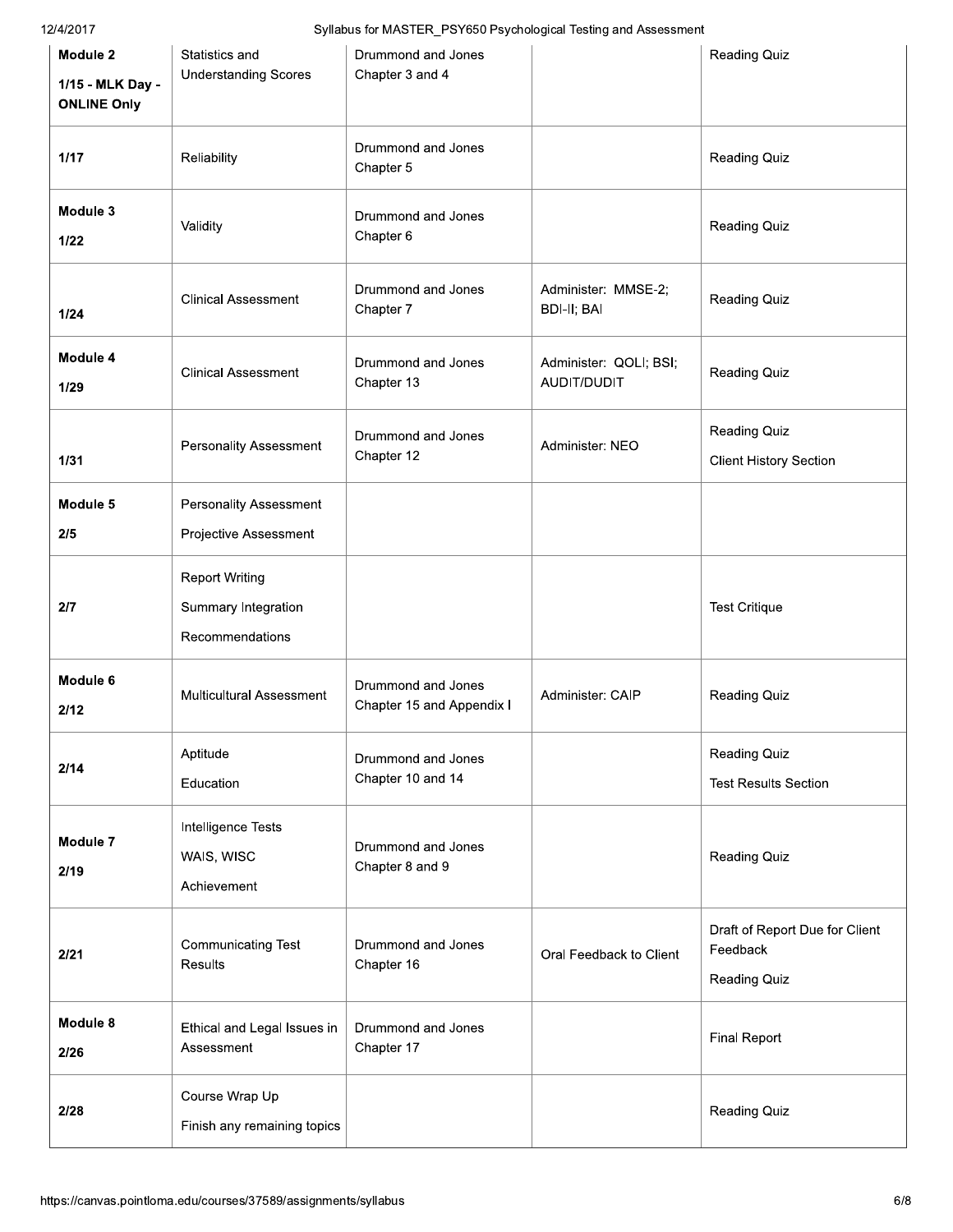# **Course Summary:**

| Date             | <b>Details</b>                                                                                         |                   |
|------------------|--------------------------------------------------------------------------------------------------------|-------------------|
| Thu Sep 7, 2017  | ₽<br><u>WK2: Discussion Questions (https://canvas.pointloma.edu/courses/37589/assignments/238224)</u>  | due by 11:59pm    |
| Thu Sep 14, 2017 | 國<br>WK3: Discussion Questions (https://canvas.pointloma.edu/courses/37589/assignments/238226)         | due by 11:59pm    |
| Thu Sep 21, 2017 | 國<br><b>WK4: Discussion Questions (https://canvas.pointloma.edu/courses/37589/assignments/238227)</b>  | due by 11:59pm    |
| Thu Sep 28, 2017 | 國<br>WK5: Discussion Questions (https://canvas.pointloma.edu/courses/37589/assignments/238228)         | due by 11:59pm    |
| Thu Oct 5, 2017  | 暨<br>WK6: Discussion Questions (https://canvas.pointloma.edu/courses/37589/assignments/238229)         | due by 11:59pm    |
| Thu Oct 12, 2017 | 國<br>WK7: Discussion Questions (https://canvas.pointloma.edu/courses/37589/assignments/238230)         | due by $11:59$ pm |
| Thu Oct 19, 2017 | 眕<br>WK8: Discussion Questions (https://canvas.pointloma.edu/courses/37589/assignments/238231)         | due by 11:59pm    |
| Thu Oct 26, 2017 | 暨<br>WK9: Discussion Questions (https://canvas.pointloma.edu/courses/37589/assignments/238232)         | due by 11:59pm    |
| Thu Nov 2, 2017  | 國<br>WK10: Discussion Questions (https://canvas.pointloma.edu/courses/37589/assignments/238233)        | due by $11:59$ pm |
| Thu Nov 9, 2017  | 零<br>WK11: Discussion Questions (https://canvas.pointloma.edu/courses/37589/assignments/238234)        | due by 11:59pm    |
| Thu Nov 16, 2017 | ≇∕<br>WK12: Discussion Questions (https://canvas.pointloma.edu/courses/37589/assignments/238235)       | due by 11:59pm    |
| Thu Nov 23, 2017 | 國<br>WK13: Discussion Questions (https://canvas.pointloma.edu/courses/37589/assignments/238236)        | due by 11:59pm    |
| Thu Nov 30, 2017 | <b>WK14: Discussion Questions (https://canvas.pointloma.edu/courses/37589/assignments/238237)</b>      | due by 11:59pm    |
| Thu Dec 7, 2017  | 暨<br>WK15: Discussion Questions (https://canvas.pointloma.edu/courses/37589/assignments/238238)        | due by 11:59pm    |
| Wed Dec 13, 2017 | 垦<br><b>Extra Credit (https://canvas.pointloma.edu/courses/37589/assignments/238244)</b>               | due by 11:59pm    |
| Thu Dec 14, 2017 | 國<br>WK16: Discussion Questions (https://canvas.pointloma.edu/courses/37589/assignments/238239)        | due by 11:59pm    |
| Mon Jan 8, 2018  | 診<br>WK1: Reading Quiz (https://canvas.pointloma.edu/courses/37589/assignments/238217)                 | due by 5:59pm     |
| Wed Jan 10, 2018 | WK2: Reading Quiz (https://canvas.pointloma.edu/courses/37589/assignments/238215)                      | due by 5:59pm     |
|                  | <u> WK1: Discussion Questions (https://canvas.pointloma.edu/courses/37589/assignments/238225)</u><br>診 | due by 11:59pm    |
| Thu Jan 11, 2018 | 國<br>WK1: Introductory Discussion (https://canvas.pointloma.edu/courses/37589/assignments/238240)      | due by 11:59pm    |
| Mon Jan 15, 2018 | 暨<br>WK3: Reading Quiz (https://canvas.pointloma.edu/courses/37589/assignments/238213)                 | due by 5:59pm     |
| Wed Jan 17, 2018 | 暨<br>WK4: Reading Quiz (https://canvas.pointloma.edu/courses/37589/assignments/238220)                 | due by 5:59pm     |
| Mon Jan 22, 2018 | 垦<br>WK5: Reading Quiz (https://canvas.pointloma.edu/courses/37589/assignments/238223)                 | due by 5:59pm     |
| Wed Jan 24, 2018 | ₽<br>WK6: Reading Quiz (https://canvas.pointloma.edu/courses/37589/assignments/238221)                 | due by 5:59pm     |
| Mon Jan 29, 2018 | 國<br><b>WK7: Reading Quiz (https://canvas.pointloma.edu/courses/37589/assignments/238212)</b>          | due by 5:59pm     |
| Wed Jan 31, 2018 | 國<br>WK8: Reading Quiz (https://canvas.pointloma.edu/courses/37589/assignments/238218)                 | due by 5:59pm     |
| Sat Feb 3, 2018  | 昬<br><b>Client History Section (https://canvas.pointloma.edu/courses/37589/assignments/238242)</b>     | due by 11:59pm    |